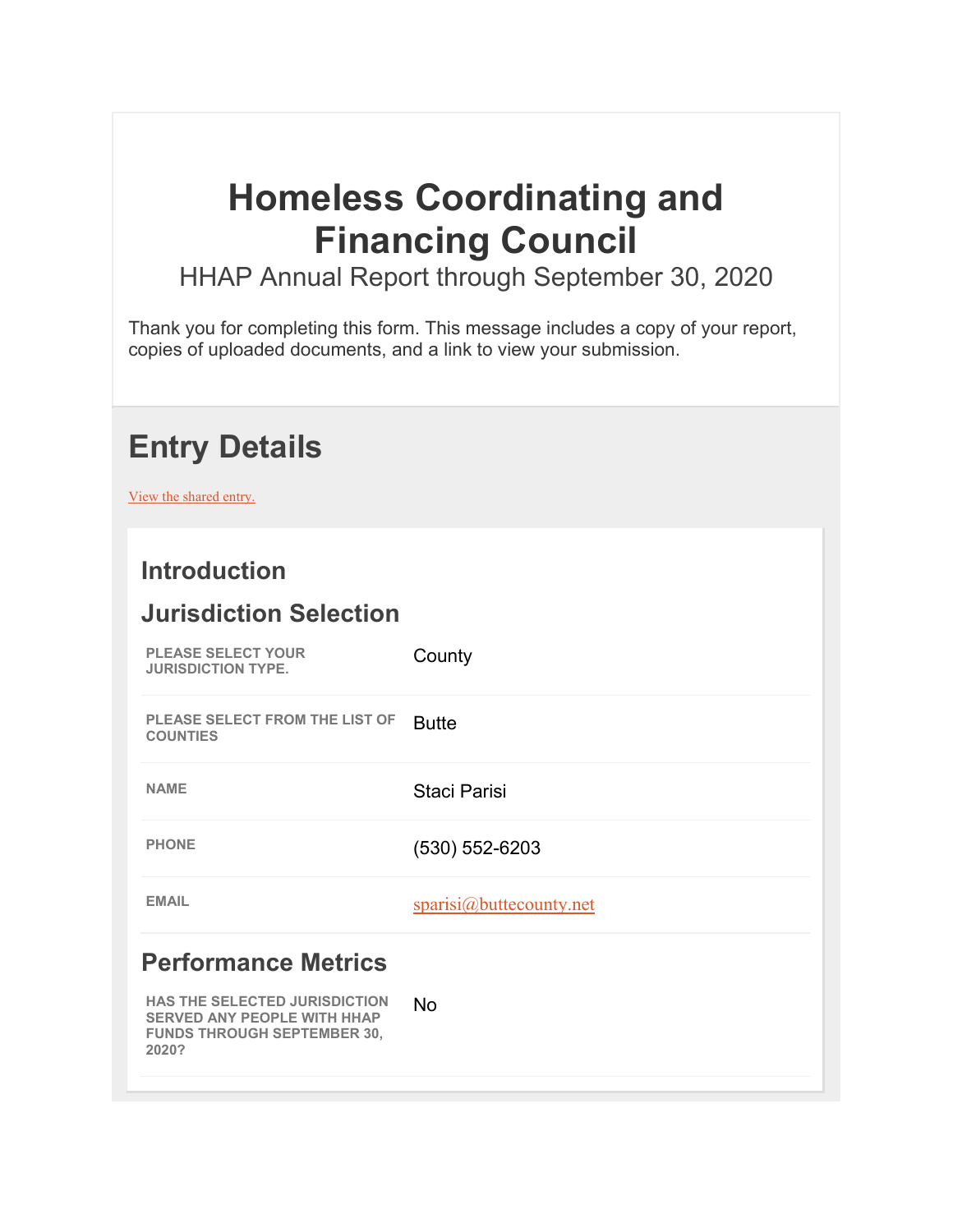| <b>Total Obligations and Expenditures</b>                                                                                                |                                                                            |
|------------------------------------------------------------------------------------------------------------------------------------------|----------------------------------------------------------------------------|
| <b>TOTAL HHAP FUNDS OBLIGATED</b>                                                                                                        | \$0.00                                                                     |
| <b>TOTAL HHAP FUNDS EXPENDED</b>                                                                                                         | \$0.00                                                                     |
| <b>Planned Expenditures</b>                                                                                                              |                                                                            |
| <b>PLEASE SELECT ALL OF THE</b><br><b>PROJECT TYPES FOR WHICH YOUR</b><br><b>JURISDICTION OBLIGATED OR</b><br><b>EXPENDED HHAP FUNDS</b> | <b>Emergency Shelter</b><br><b>Street Outreach</b><br><b>Services Only</b> |
| <b>Emergency Shelter Projects</b><br>Item 1                                                                                              |                                                                            |
| <b>ELIGIBLE USES FUNDED</b>                                                                                                              | <b>Operating Subsidies</b>                                                 |
| <b>TOTAL BUDGETED</b>                                                                                                                    | \$1,626,583.12                                                             |
| <b>TOTAL OBLIGATED</b>                                                                                                                   | \$0.00                                                                     |
| <b>TOTAL EXPENDED</b>                                                                                                                    | \$0.00                                                                     |
| <b>TOTAL BUDGETED TOTAL</b>                                                                                                              | \$1,626,583.12                                                             |
| TOTAL OBLIGATED TOTAL                                                                                                                    | \$0.00                                                                     |
| <b>TOTAL EXPENDED TOTAL</b>                                                                                                              | \$0.00                                                                     |
| <b>Street Outreach Projects</b><br>Item 1                                                                                                |                                                                            |
| <b>ELIGIBLE USES FUNDED</b>                                                                                                              | <b>Outreach and Coordination</b>                                           |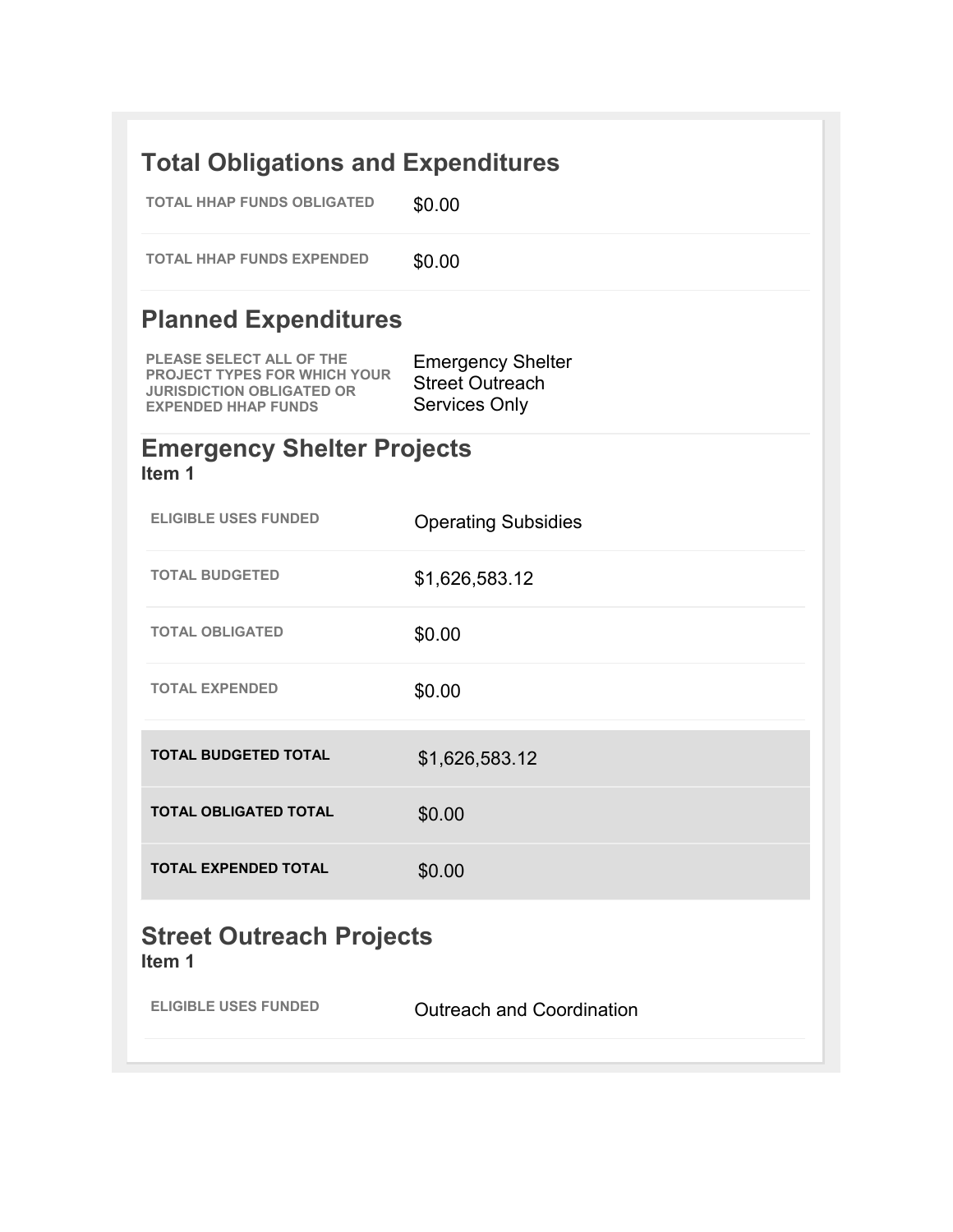| <b>TOTAL BUDGETED</b>                   | \$60,000.00                                             |
|-----------------------------------------|---------------------------------------------------------|
| <b>TOTAL OBLIGATED</b>                  | \$0.00                                                  |
| <b>TOTAL EXPENDED</b>                   | \$0.00                                                  |
| <b>TOTAL BUDGETED TOTAL</b>             | \$60,000.00                                             |
| <b>TOTAL OBLIGATED TOTAL</b>            | \$0.00                                                  |
| <b>TOTAL EXPENDED TOTAL</b>             | \$0.00                                                  |
|                                         |                                                         |
| <b>Services Only Projects</b><br>Item 1 |                                                         |
| <b>ELIGIBLE USES FUNDED</b>             | New Navigation Centers and Emergency<br><b>Shelters</b> |
| <b>TOTAL BUDGETED</b>                   | \$841,646.32                                            |
| <b>TOTAL OBLIGATED</b>                  | \$0.00                                                  |
| <b>TOTAL EXPENDED</b>                   | \$0.00                                                  |
| <b>TOTAL BUDGETED TOTAL</b>             | \$841,646.32                                            |

**TOTAL EXPENDED TOTAL**  \$0.00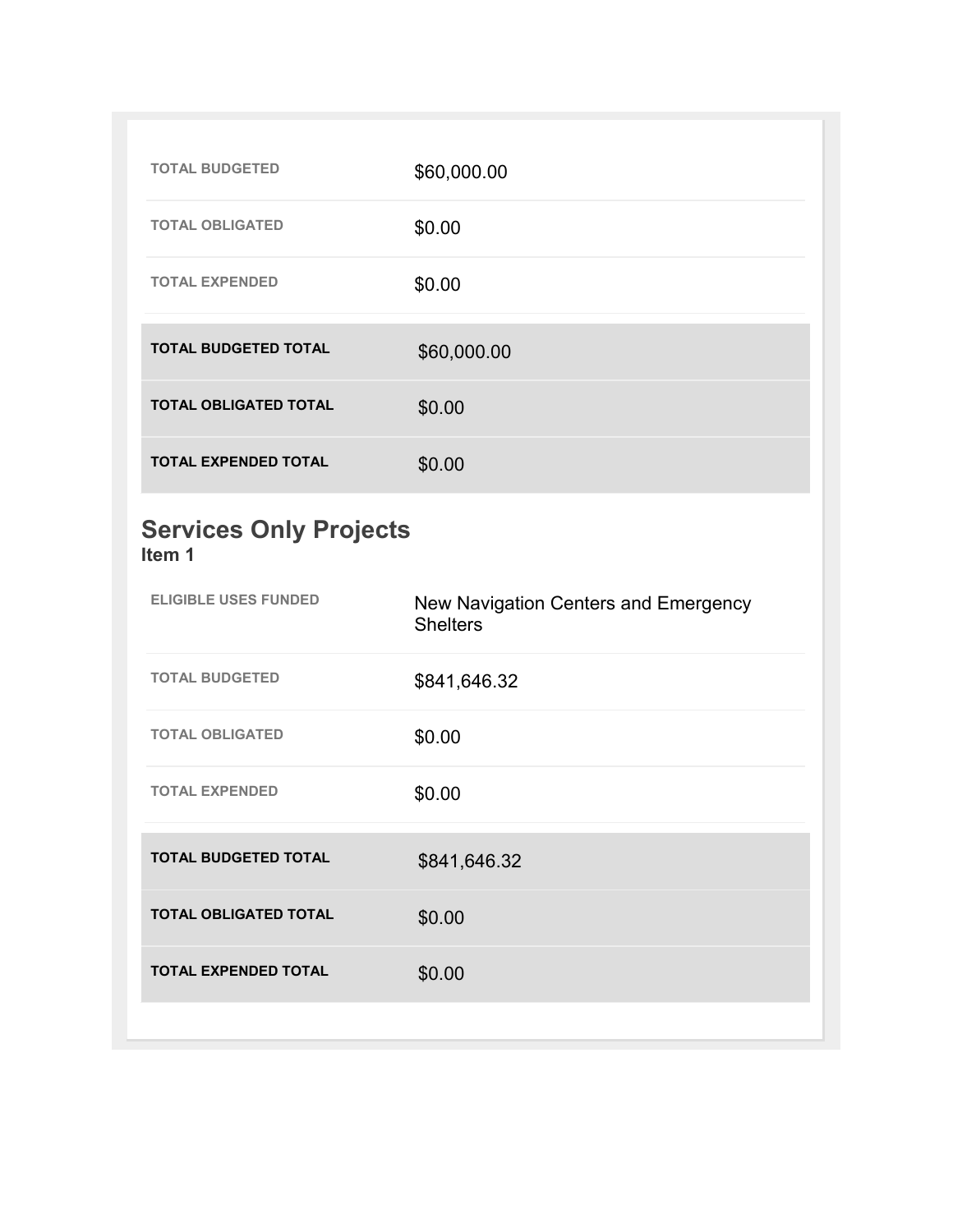| <b>PLEASE SELECT ALL OF THE</b><br><b>FOLLOWING ELIGIBLE USES FOR</b><br><b>WHICH YOUR JURISDICTION HAS</b><br><b>BUDGETED, OBLIGATED, OR</b><br><b>FXPENDED HHAP FUNDING</b> | Infrastructure development to support CES<br>and/or HMIS<br>Administrative costs                                                                                                                                                                                                                                                                                   |
|-------------------------------------------------------------------------------------------------------------------------------------------------------------------------------|--------------------------------------------------------------------------------------------------------------------------------------------------------------------------------------------------------------------------------------------------------------------------------------------------------------------------------------------------------------------|
| <b>TOTAL BUDGETED FOR</b><br><b>INFRASTRUCTURE DEVELOPMENT</b>                                                                                                                | \$143,649.40                                                                                                                                                                                                                                                                                                                                                       |
| <b>TOTAL OBLIGATED FOR</b><br><b>INFRASTRUCTURE DEVELOPMENT</b>                                                                                                               | \$0.00                                                                                                                                                                                                                                                                                                                                                             |
| <b>TOTAL EXPENDED FOR</b><br><b>INFRASTRUCTURE DEVELOPMENT</b>                                                                                                                | \$0.00                                                                                                                                                                                                                                                                                                                                                             |
| <b>PLEASE DESCRIBE THE ACTIVITIES</b><br><b>BUDGETED OR FUNDED FOR</b><br><b>INFRASTRUCTURE DEVELOPMENT</b><br><b>TO SUPPORT CES AND/OR HMIS</b>                              | Butte County is the HMIS Lead Agency for the<br>Butte Countywide Continuum of Care (CoC).<br>As the HMIS Lead Agency, we are responsible<br>for onboarding new users and agencies into<br>HMIS, managing the HMIS Coordinated Entry<br>System, and performing all HMIS and<br>Coordinated Entry related activities for the<br><b>Butte Countywide CoC.</b>         |
| <b>TOTAL BUDGETED FOR</b><br><b>ADMINISTRATIVE COSTS</b>                                                                                                                      | \$201,109.16                                                                                                                                                                                                                                                                                                                                                       |
| <b>TOTAL OBLIGATED FOR</b><br><b>ADMINISTRATIVE COSTS</b>                                                                                                                     | \$0.00                                                                                                                                                                                                                                                                                                                                                             |
| <b>TOTAL EXPENDED FOR</b><br><b>ADMINISTRATIVE COSTS</b>                                                                                                                      | \$0.00                                                                                                                                                                                                                                                                                                                                                             |
| PLEASE DESCRIBE THE ACTIVITIES<br><b>BUDGETED OR FUNDED FOR</b><br><b>ADMINISTRATIVE COSTS</b>                                                                                | Butte County is the Collaborative Applicant and<br>Lead Agency for the Butte Countywide CoC,<br>and also acts as the Administrative Entity for<br>the CoC's redirected HHAP funds. The HHAP<br>administrative funds will be used to support<br>activities around soliciting proposal for funds,<br>contract execution, program monitoring, and<br>grant reporting. |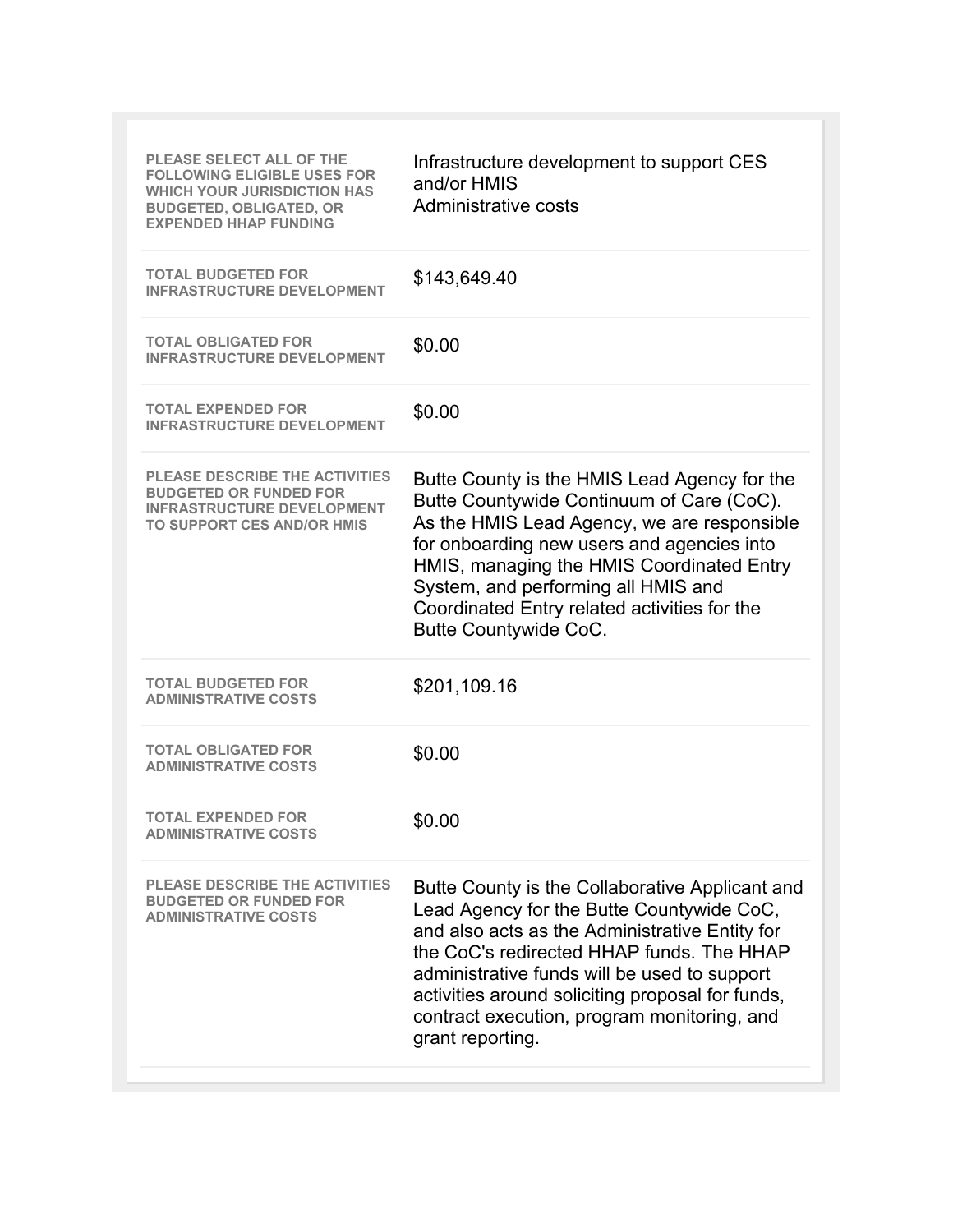| <b>CALCULATED TOTAL FUNDS</b><br><b>BUDGETED</b>                                                                                                                  | \$2,872,988.00                   |
|-------------------------------------------------------------------------------------------------------------------------------------------------------------------|----------------------------------|
| <b>CALCULATED TOTAL FUNDS</b><br><b>OBLIGATED</b>                                                                                                                 | \$0.00                           |
| <b>CALCULATED TOTAL FUNDS</b><br><b>EXPENDED</b>                                                                                                                  | \$0.00                           |
| <b>REPORTED TOTAL FUNDS</b><br><b>OBLIGATED</b>                                                                                                                   | \$0.00                           |
| <b>REPORTED TOTAL FUNDS</b><br><b>EXPENDED</b>                                                                                                                    | \$0.00                           |
| <b>Youth Set-Aside Detail</b>                                                                                                                                     |                                  |
| <b>DOES YOUR JURISDICTION KNOW</b><br><b>WHAT SPECIFIC YOUTH PROJECTS</b><br><b>WILL BE FUNDED WITH THE HHAP</b><br>YOUTH SET-ASIDE?                              | No                               |
| <b>TOTAL YOUTH FUNDS BUDGETED</b>                                                                                                                                 | \$284,646.88                     |
| <b>TOTAL YOUTH FUNDS OBLIGATED</b>                                                                                                                                | \$0.00                           |
| <b>TOTAL YOUTH FUNDS EXPENDED</b>                                                                                                                                 | \$0.00                           |
| <b>PLEASE SELECT ALL OF THE</b><br><b>PROJECT TYPES FOR WHICH YOUR</b><br><b>JURISDICTION BUDGETED OR</b><br><b>EXPENDED HHAP YOUTH SET-ASIDE</b><br><b>FUNDS</b> | <b>Services Only</b>             |
| <b>Services Only Projects</b><br>Item 1                                                                                                                           |                                  |
| <b>ELIGIBLE USES FUNDED</b>                                                                                                                                       | <b>Outreach and Coordination</b> |
| <b>TOTAL BUDGETED</b>                                                                                                                                             | \$284,646.88                     |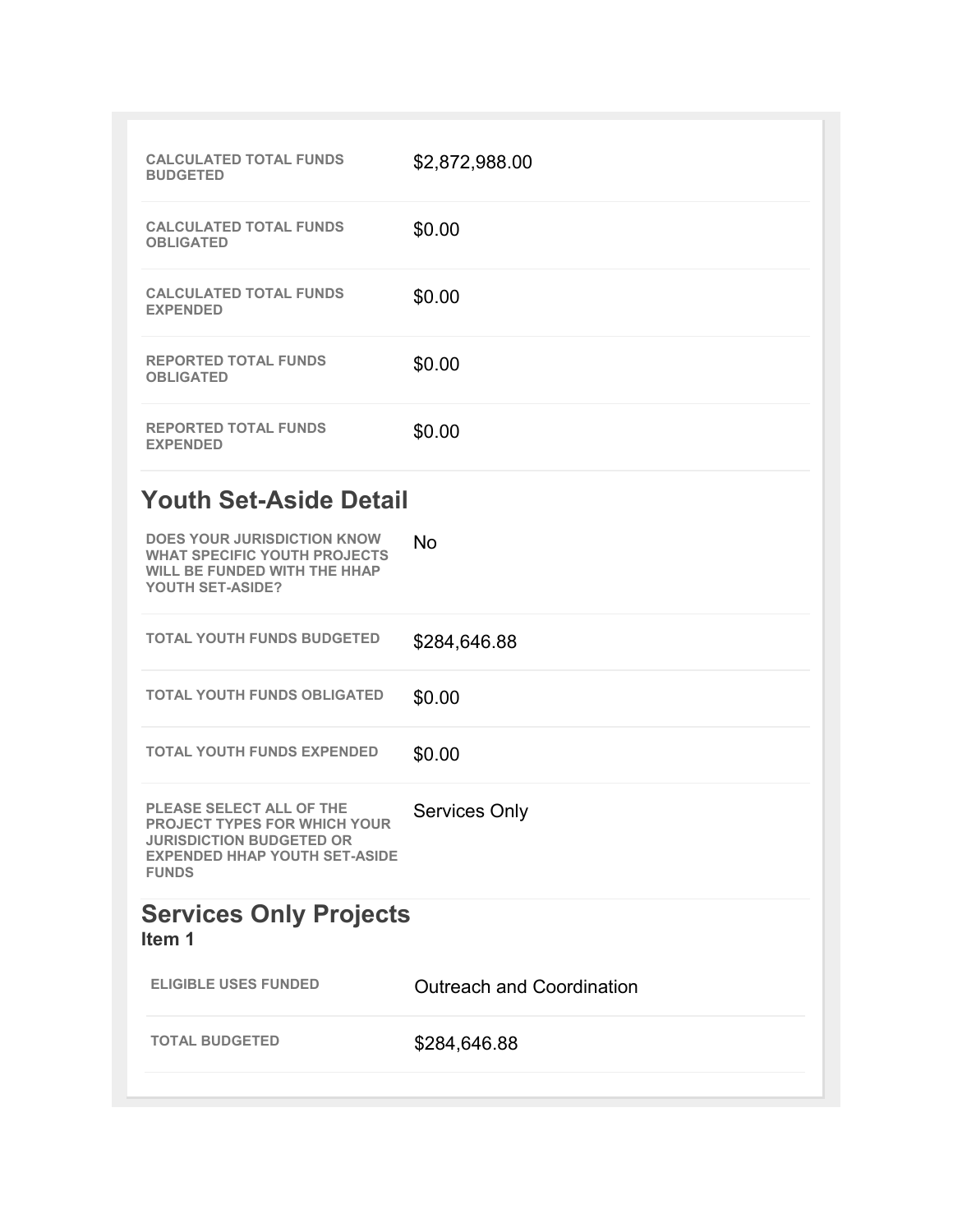| <b>TOTAL OBLIGATED</b>                                  | \$0.00       |
|---------------------------------------------------------|--------------|
| <b>TOTAL EXPENDED</b>                                   | \$0.00       |
| <b>TOTAL BUDGETED TOTAL</b>                             | \$284,646.88 |
| <b>TOTAL OBLIGATED TOTAL</b>                            | \$0.00       |
| <b>TOTAL EXPENDED TOTAL</b>                             | \$0.00       |
| <b>CALCULATED TOTAL YOUTH FUNDS</b><br><b>BUDGETED</b>  | \$284,646.88 |
| <b>CALCULATED TOTAL YOUTH FUNDS</b><br><b>OBLIGATED</b> | \$0.00       |
| <b>CALCULATED TOTAL YOUTH FUNDS</b><br><b>EXPENDED</b>  | \$0.00       |

## **Racial Equity Review**

| <b>PLEASE DESCRIBE THE WAYS IN</b><br><b>WHICH YOU ARE DETERMINING THE</b><br><b>DISPROPORTIONATE IMPACTS THAT</b><br><b>HOMELESSNESS HAS ON</b><br><b>COMMUNITIES OF COLOR,</b><br>PARTICULARLY BLACK, LATINX,<br><b>ASIAN, PACIFIC ISLANDER, AND</b><br><b>NATIVE AND INDIGENOUS</b><br><b>COMMUNITIES. PLEASE REFERENCE</b><br>ANY DATA AND DATA SOURCE THAT<br><b>YOU USE TO ANALYZE THIS</b><br><b>INFORMATION.</b> | The Butte Countywide CoC is in the process of<br>analyzing our jurisdictions data to assess for<br>racial disparities in access to new and existing<br>shelter facilities and permanent housing<br>interventions using the HUD Racial Equity CoC<br>Analysis Data Analysis Tool 2.1. |
|--------------------------------------------------------------------------------------------------------------------------------------------------------------------------------------------------------------------------------------------------------------------------------------------------------------------------------------------------------------------------------------------------------------------------|--------------------------------------------------------------------------------------------------------------------------------------------------------------------------------------------------------------------------------------------------------------------------------------|
| <b>HOW ARE THE VOICES OF BLACK,</b><br>LATINX, ASIAN, PACIFIC ISLANDER,<br><b>NATIVE AND INDIGENOUS</b><br><b>COMMUNITIES AND THOSE WITH</b><br><b>LIVED EXPERIENCE OF</b><br><b>HOMELESSNESS BEING CENTERED</b><br>IN A MEANINGFUL, SUSTAINED WAY                                                                                                                                                                       | The Butte Countywide CoC Council has a<br>Council seat dedicated to an individual with<br>lived experience of homelessness. The Butte<br>Countywide CoC has recently added a LGBTQ                                                                                                   |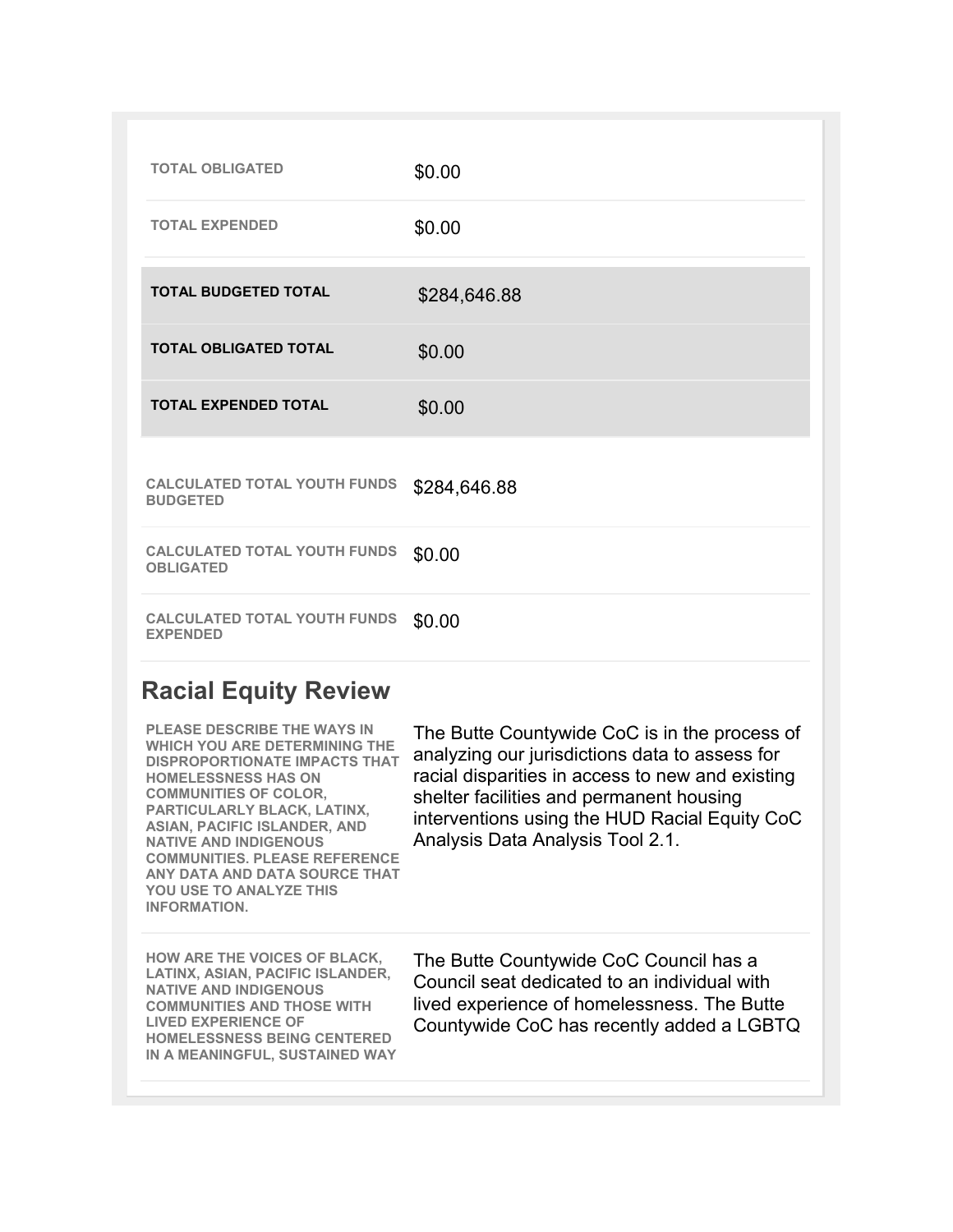| IN CREATING EFFECTIVE<br><b>APPROACHES TO REDUCING AND</b><br><b>ENDING HOMELESSNESS? HOW ARE</b><br>THEY INVOLVED IN THE FUNDING<br><b>DECISION-MAKING PROCESS?</b>                                                                                                                                                                                                                 | and People of Color Subcommittee, which will<br>begin meeting in January 2021.                                                            |
|--------------------------------------------------------------------------------------------------------------------------------------------------------------------------------------------------------------------------------------------------------------------------------------------------------------------------------------------------------------------------------------|-------------------------------------------------------------------------------------------------------------------------------------------|
| <b>HOW HAS THE HHAP PROJECT</b><br><b>FUNDING PROCESS INCLUDED</b><br><b>PRIORITIZATION FOR PROGRAMS</b><br><b>THAT ARE ADDRESSING THE</b><br><b>DISPROPORTIONATE IMPACTS THAT</b><br><b>HOMELESSNESS AND COVID-19 HAS</b><br>ON COMMUNITIES OF COLOR,<br>PARTICULARLY BLACK, LATINX,<br><b>ASIAN, PACIFIC ISLANDER, AND</b><br><b>NATIVE AND INDIGENOUS</b><br><b>COMMUNITIES?</b>  | The HHAP project funding process has not<br>been completed as of this report period.                                                      |
| <b>Partnership Review</b>                                                                                                                                                                                                                                                                                                                                                            |                                                                                                                                           |
| <b>HOW HAVE YOU PARTNERED</b><br><b>DIFFERENTLY WITH YOUR</b><br><b>NEIGHBORING CITIES, COCS AND/OR</b><br><b>COUNTIES AS RESULT OF</b><br><b>RECEIVING HHAP FUNDING? PLEASE</b><br><b>SHARE AT LEAST ONE SUCCESSFUL</b><br><b>COLLABORATION IN DETAIL AND</b><br><b>WHAT MADE IT SUCCESSFUL.</b>                                                                                    | The HHAP funding process has not been<br>completed as of this report period.                                                              |
| <b>PLEASE DESCRIBE ANY BARRIERS</b><br><b>TO PARTNERING YOU HAVE</b><br><b>EXPERIENCED SINCE RECEIVING</b><br><b>YOUR HHAP ALLOCATION, PLEASE</b><br><b>EXPLAIN WHY THIS HAS BEEN A</b><br><b>BARRIER AND HOW IT COULD BE</b><br>RESOLVED.                                                                                                                                           | The HHAP funding process has not been<br>completed as of this report period, therefore no<br>barriers to partnering have been identified. |
| <b>HAVE YOU DEVELOPED ANY NEW</b><br><b>LOCAL LEVEL PARTNERSHIPS AS A</b><br><b>RESULT OF PLANNING FOR HHAP</b><br><b>FUNDED PROJECTS? WHAT HAVE</b><br>THE OUTCOMES BEEN OF THESE<br><b>NEWLY DEVELOPED</b><br><b>PARTNERSHIPS? IN THIS CASE,</b><br><b>PARTNERSHIP IS BROADLY DEFINED</b><br><b>AND NOT RESTRICTED TO THOSE</b><br><b>WITH WHOM YOU HAVE</b><br><b>CONTRACTED.</b> | The HHAP funding process has not been<br>completed as of this report period.                                                              |
| <b>NAME</b>                                                                                                                                                                                                                                                                                                                                                                          | Staci Parisi                                                                                                                              |